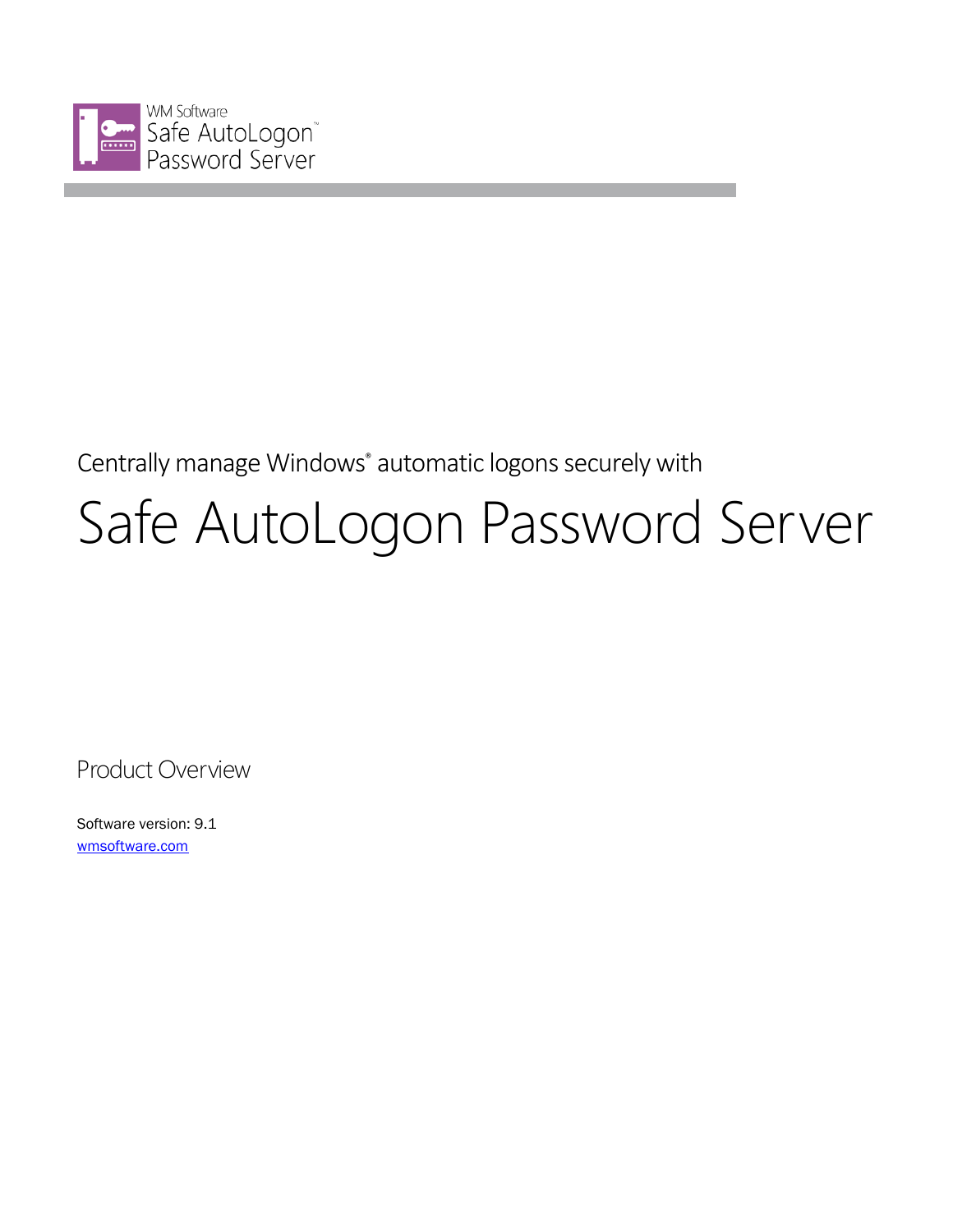## Contents

| Introduction 1                                                            |  |
|---------------------------------------------------------------------------|--|
|                                                                           |  |
| The Complete Solution: Safe AutoLogon with Safe AutoLogon Password Server |  |
|                                                                           |  |
|                                                                           |  |
|                                                                           |  |
|                                                                           |  |
|                                                                           |  |
|                                                                           |  |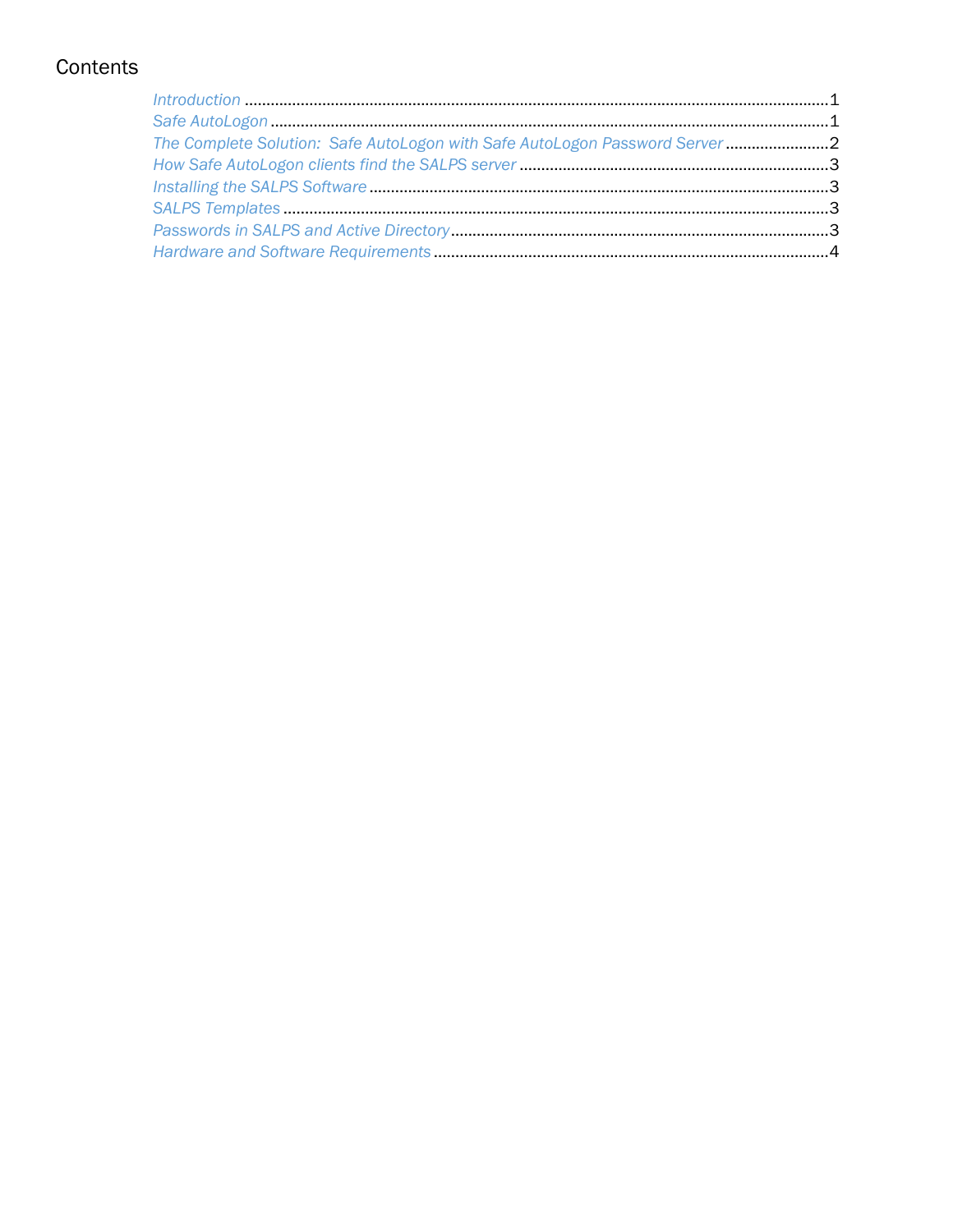#### *Introduction*

There has always been a way of automatically logging on to Windows by storing the username, password, and domain name in the Registry. But this poses a serious security risk because using the built-in Windows Registry method stores its logon credentials in **unencrypted clear text**. This is an obvious security hole and risk. Another problem with this method is the user in a remote location can clear out the entry by simply holding down the Shift key as Windows is starting.

With either of these methods, you end up with a dead workstation at a remote location, or an unscrupulous user can hack into the network, outside of the administrator's control.

There is another method for doing automatic logons that utilizes the Windows LSA to store the password in a weak, but encrypted, format. While this may seem a good choice, the encryption is easily cracked, and there are dozens of publicly available programs that will do the extraction for you.

Neither of these methods allow mass password changes, and the workstations must remain on if any password changes are done so they can be updated.

#### *Safe AutoLogon*

To enable secure, automatic logons for use on Windows desktops, WM Software developed Safe AutoLogon. The username and password are stored in AES 256-bit encryption to keep them safe from spy ware, viruses, malware, or malicious users that try and gain access to the logon information.

Setting up Safe AutoLogon works just fine for a few dozen computers that need automatic logons.

However, enterprise customers who want automatic logon on hundreds or thousands of computers, cannot enter the password into the Registry in clear text on those workstation. Not only is it unfeasible, but it poses a high security risk and can become an administration headache and time waster.

Manually updating passwords using old methods does not address how to handle computers that login with old passwords when the password has been changed since it last powered on. This can cause user account lockout, so now the administrator is faced with unlocking the account and fixing the problem on hundreds to thousands of computers, amounting to downtime and lost business.

|                       | Safe AutoLogon      | ×                                    |
|-----------------------|---------------------|--------------------------------------|
|                       | Safe AutoLogon"     | Copyright © 2013<br>WM Software Inc. |
| ✔ Automatically logon |                     |                                      |
| Username:             | jkojak              |                                      |
| Password:             | ******************* |                                      |
| Logon to:             | <b>DOMNYC</b>       |                                      |
|                       | Cancel<br>OK        | Options »                            |

Fig 1. The main Safe AutoLogon client screen. The user selections are in the Options section.

With Safe AutoLogon Password Server, computers can be off for days, week, months, or years, and will always receive the current password.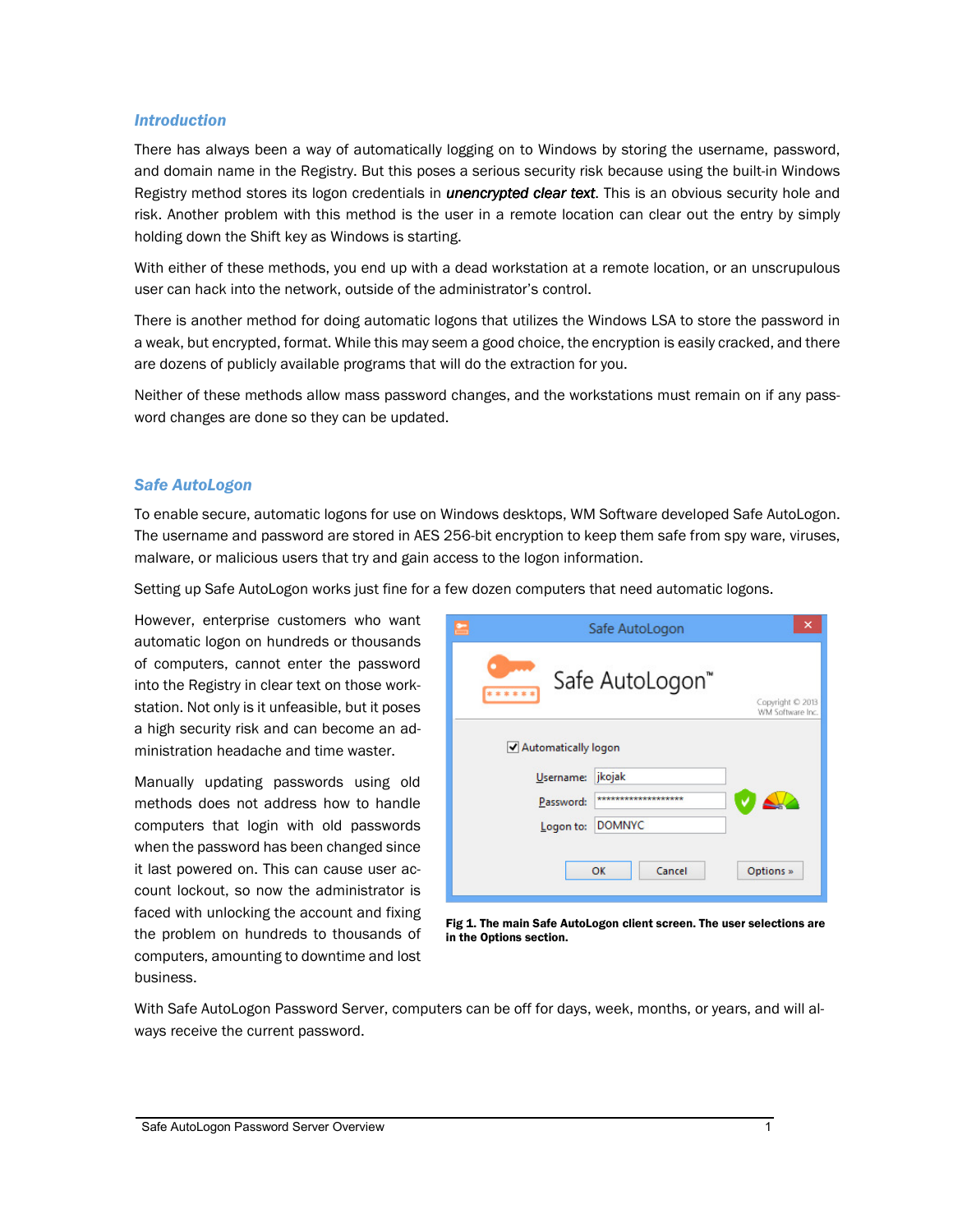### *The Complete Solution: Safe AutoLogon with Safe AutoLogon Password Server*

With Safe AutoLogon Password Server (SALPS), computers running Safe AutoLogon automatically retrieve their password from the SALPS server **before the automatic logon even takes place**. SALPS can also remotely manage Safe AutoLogon software installs and settings. Templates can be created for different usernames the company wants, and these can be sent down to clients and then reused for other clients.

SALPS also adheres to a company's internal password complexity requirements, and ensures compliance with HIPAA guidelines.

The process the Safe AutoLogon client uses to logon is as follows:

- 1. Before logon, the client looks up and contacts a SALPS server, sending the SALPS server the user logon name and domain (in 256-bit AES encrypted format).
- 2. The SALPS server looks up the user's password, and sends it back to the client, also encrypted.
- 3. The Safe AutoLogon client receives the encrypted password, decrypts it, then uses it to logon.





SALPS can also replicate with other SALPS servers, so, in case of server or network issues, clients always have access to logon information. The SALPS database itself is 256-bit AES encrypted, and the data in the database fields are also 256-bit AES encrypted.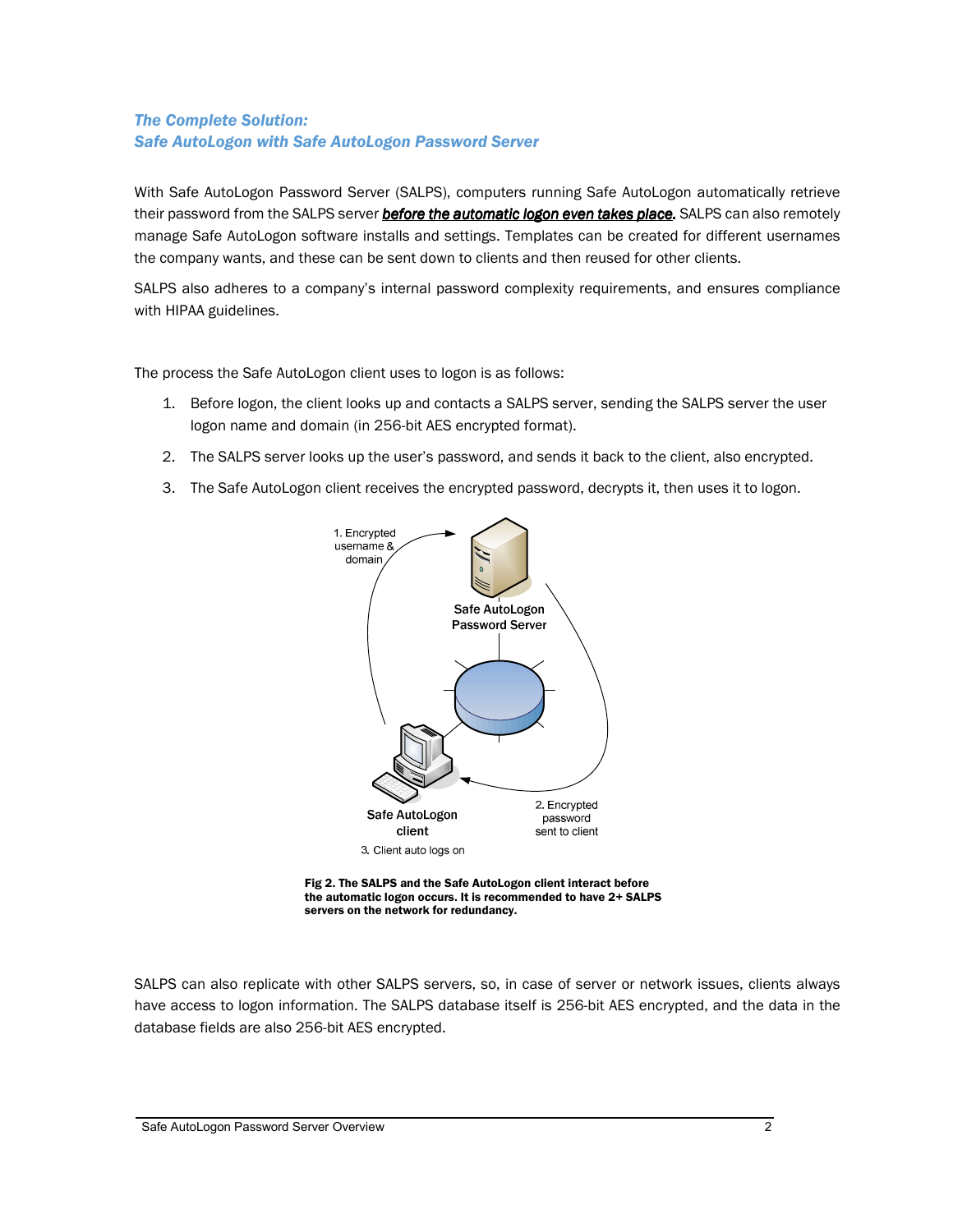#### *How Safe AutoLogon clients find the SALPS server*

Safe AutoLogon can find the SALPS server in two different ways. The recommended method is to setup SRV records in the company's DNS servers. For testing, or in environments where an SRV record cannot be added to a company's DNS server, the second method is to hard code the SALPS servers in each Safe AutoLogon client's settings. Both methods allow the configuration of multiple failover SALPS servers.

#### *Installing the SALPS Software*

Assuming DNS is setup and the Safe AutoLogon clients can find the SALPS servers listed, the SALPS software is ready to be installed. Some points to be aware of:

- 1. SALPS can only run on Windows Server, versions 2008 R2 through 2019. It must be a server that is running 24/7. Ideally, there should be two or more on the network for redundancy.
	- $\triangleright$  The SALPS servers must reside on a domain member server.
	- $\triangleright$  It is not recommended to put the SALPS servers on Domain Controllers.
- 2. Run the setup program to install the Safe AutoLogon Password Server software.
	- $\triangleright$  The installation asks for a logon to use for its service. The SALPS service requires a domain account that has privileges to reset domain account passwords, and it also requires administrative privileges on remote computers. This, of course, can be a Domain Admin, or a domain user that is configured with these privileges.

#### *SALPS Templates*

Now that you have an understanding of how SALPS works with Safe AutoLogon clients, you can now send username changes down to multiple client computers using templates. When you want to update tens, hundreds, or thousands of Safe AutoLogon clients with a particular username or setting within Safe AutoLogon, manually doing it would consume a huge amount of time. SALPS automates this task also.

The Safe AutoLogon client on the workstation is configured manually with the username, domain, and other settings you want to configure. Safe AutoLogon is then closed, and back on the SALPS server, you "pull" the settings from that client into a ".salpsset" file. This file can then be sent to other Safe AutoLogon clients. You may want to create a different file for each username you are managing in SALPS.

#### *Passwords in SALPS and Active Directory*

SALPS stores passwords for Active Directory account names. When the password is changed in SALPS, it sends the changes to AD. This is the only direction password changes can take place. If the password of an account is changed in AD, it will not be updated in SALPS. Password changes MUST take place on the SALPS server. Otherwise, logins will not take place on the Safe AutoLogon clients and those user accounts could get locked out.